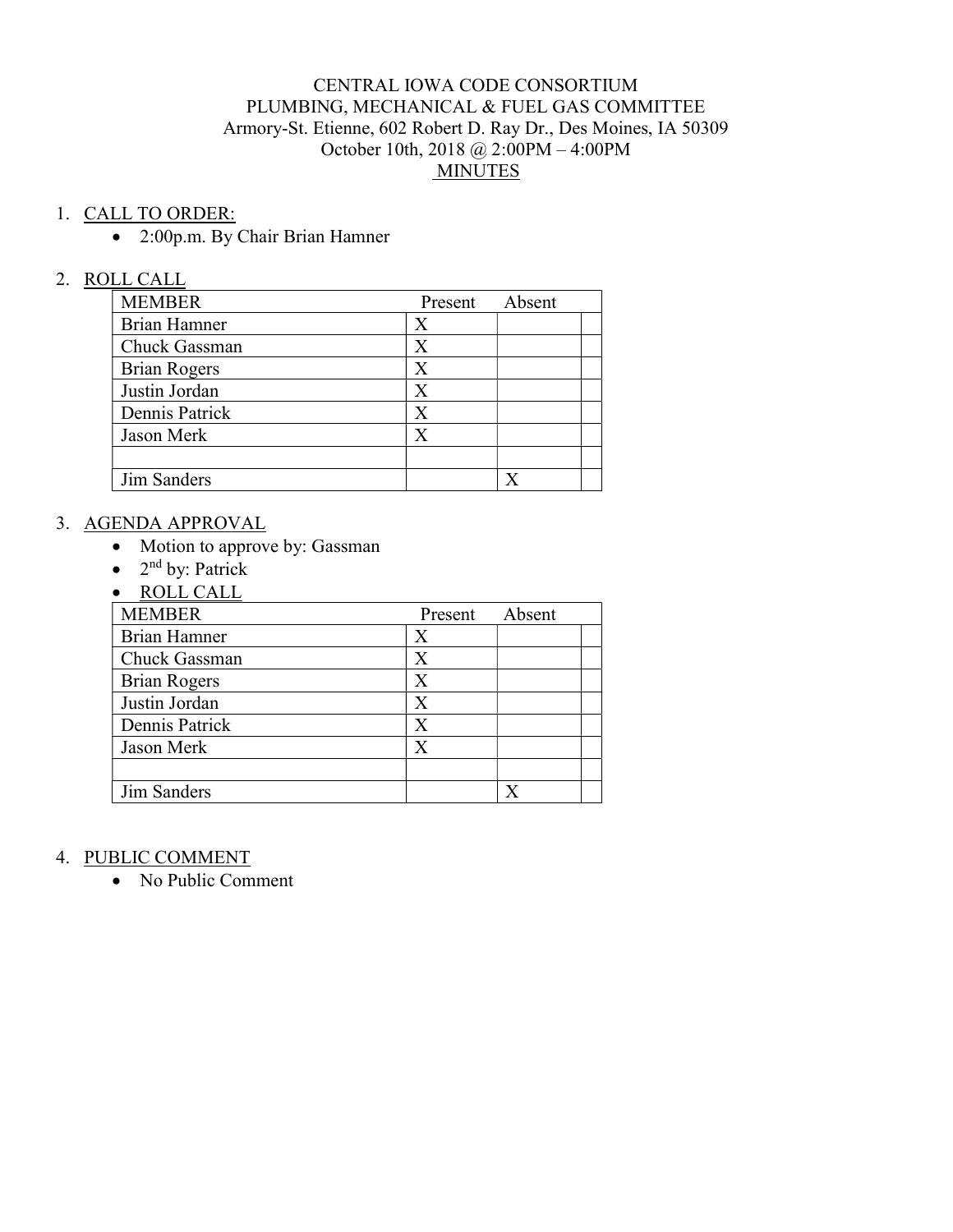### 5. APPROVE MINUTES FROM THE PREVIOUS MEETING

- $\bullet$  9/12/18 meeting cancelled
- $\bullet$  8/14/18 Minutes
	- o Motion to approve by: Gassman
	- o 2 nd by: Rogers
- ROLL CALL

| <b>MEMBER</b>       | Present | Absent |  |
|---------------------|---------|--------|--|
| Brian Hamner        | X       |        |  |
| Chuck Gassman       |         |        |  |
| <b>Brian Rogers</b> |         |        |  |
| Justin Jordan       |         |        |  |
| Dennis Patrick      |         |        |  |
| Jason Merk          | X       |        |  |
|                     |         |        |  |
| Jim Sanders         |         |        |  |

## 6. AGENDA

# 1. UPC 402.5 Setting - Insert at the end of the Exception.

402.5 Setting. Fixtures shall be set level and in proper alignment with reference to adjacent walls. No water closet or bidet shall be set closer than 15 inches (381 mm) from its center to a side wall or obstruction or closer than 30 inches (762 mm) center to center to a similar fixture. The clear space in front of a water closet, lavatory, or bidet shall be not less than 24 inches (610 mm). No urinal shall be set closer than 12 inches (305 mm) from its center to a side wall or partition or closer than 24 inches (610 mm) center to center.

Exception: The installation of paper dispensers or accessibility grab bars shall not be considered obstructions; sanitary napkin receptor shall not be within the clear space of the water closet or bidet.

## Amended

sanitary napkin receptor shall not be within the clear space of the water closet or bidet unless installed on the back wall.

Discussion: Some jurisdictions allow the receptor to be placed on the back wall. Although technically this is still considered part of the clear space, the committee felt it necessary to allow the dispenser to be installed in an area where it will not conflict with required clearances.

### Clarification that sanitary napkin receptors are not a dispenser and my not be within the clear space of the water closet.

| <b>MEMBER</b>               | <b>YEA</b> | <b>NAY</b> | <b>ABSTAIN</b> |
|-----------------------------|------------|------------|----------------|
| <b>Brian Hamner</b>         | X          |            |                |
| <b>Chuck Gassman Motion</b> | X          |            |                |
| <b>Brian Rogers</b>         | X          |            |                |
| Justin Jordan               | X          |            |                |
| Dennis Patrick 2nd          | Х          |            |                |
| Jason Merk                  | X          |            |                |
|                             |            |            |                |
| Jim Sanders                 |            |            |                |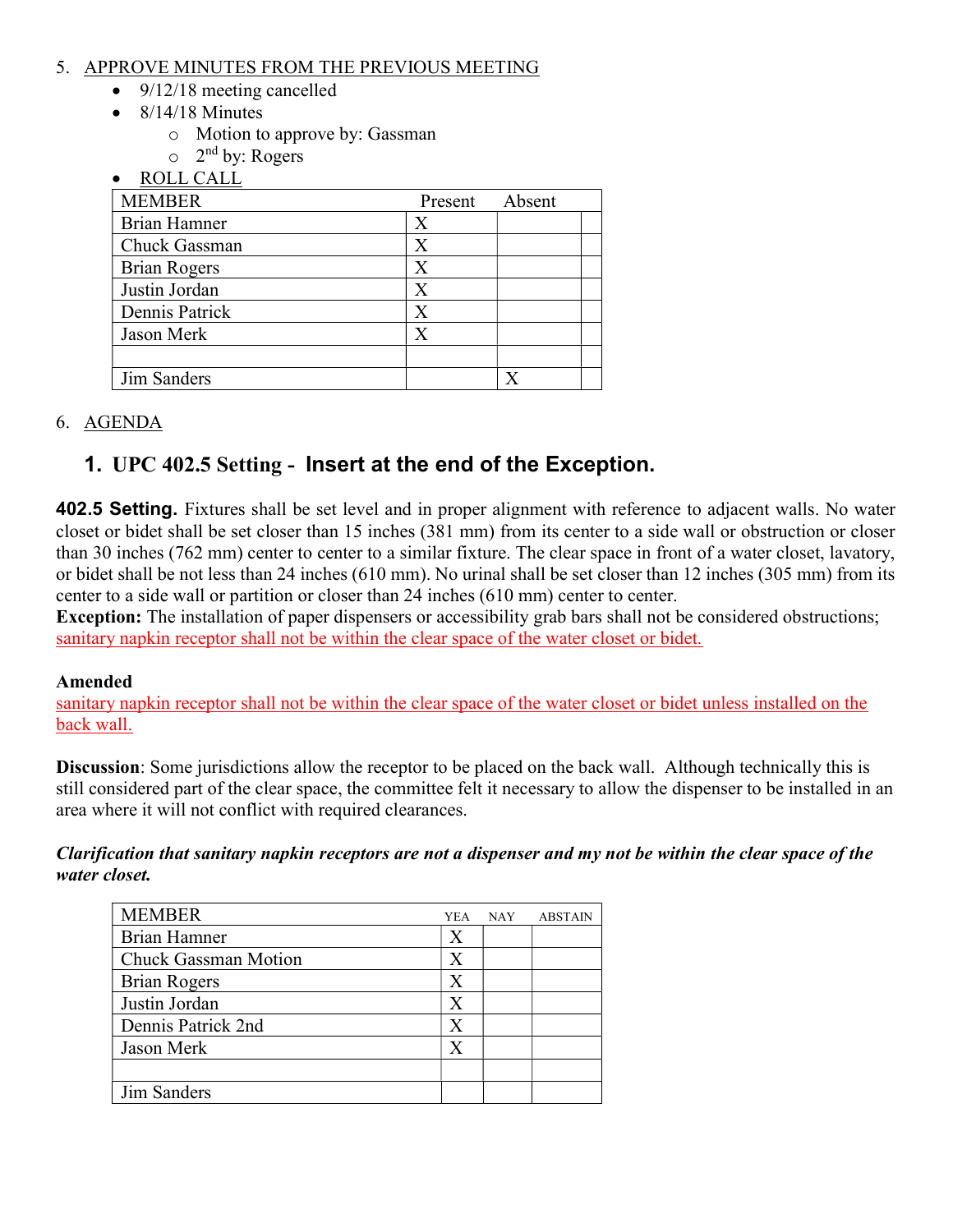## 2. UPC 407.3 Limitation of Hot Water Temperature for Public Lavatories - Modify the section.

407.3 Limitation of Hot Water Temperature for Public Lavatories. Hot water delivered from publicuse lavatories shall be limited to a maximum temperature of 120°F (49°C) by a device that complies with ASSE 1070/ASME A112.1070/CSA B125.70. The water heater thermostat shall not be considered a control for meeting this provision. These devices shall be installed at or as close as possible to the point of use.

Amended

Tempering devices shall be installed at or as close as possible to the point of use.

Discussion: Replacing these with Tempering is more prescriptive.

## Clarification to where tempering devises are to be located. And a line with the State.

| YEA. | <b>NAY</b> | <b>ABSTAIN</b> |
|------|------------|----------------|
| Х    |            |                |
| X    |            |                |
| Х    |            |                |
| Х    |            |                |
| X    |            |                |
| Х    |            |                |
|      |            |                |
|      |            |                |
|      |            |                |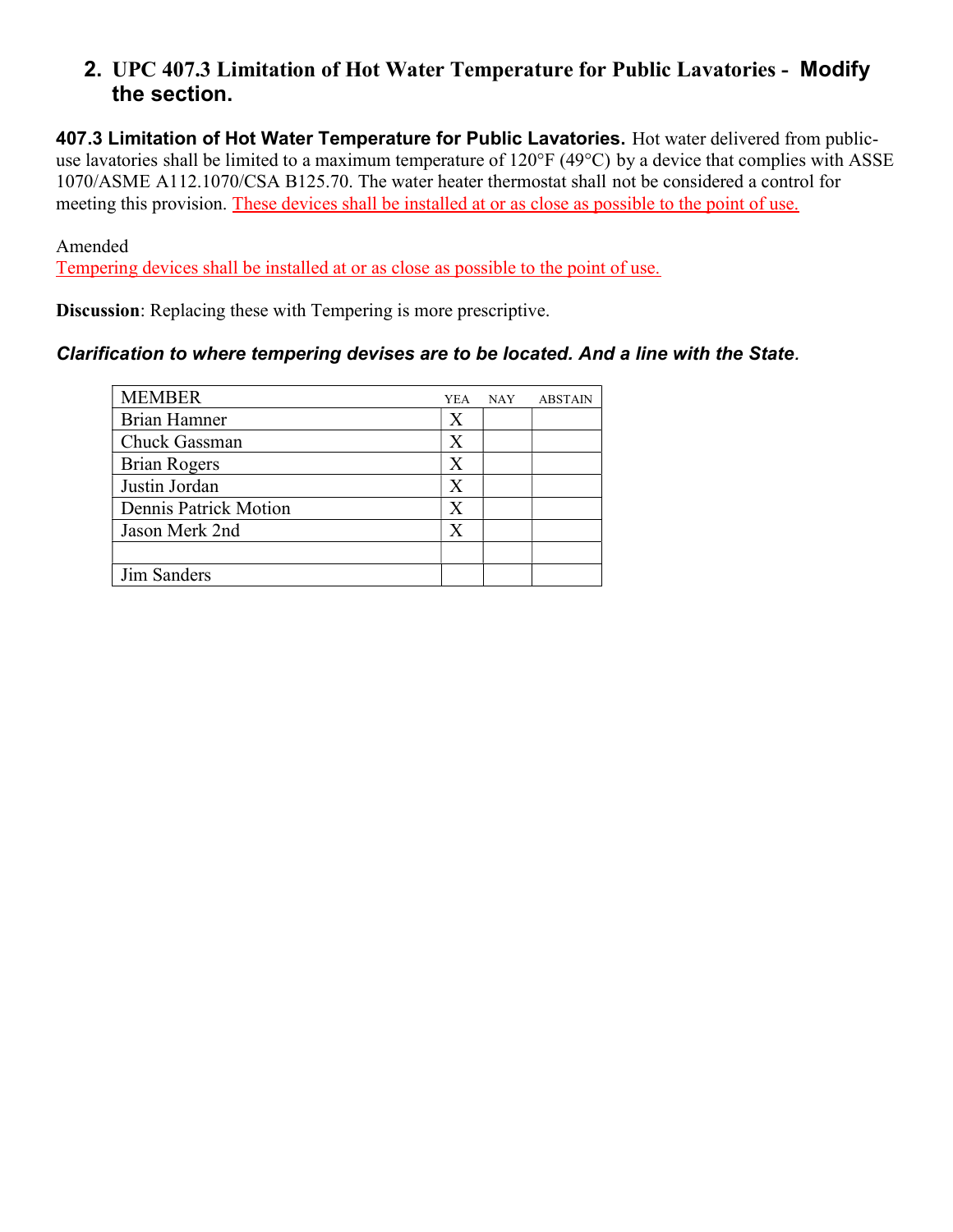# 3. UPC 408.4 Waste Outlet - Modify the section for showers.

408.4 Waste Outlet. Showers shall have a waste outlet and fixture tailpiece not less than 2 inches (50 mm) in diameter. Fixture tailpieces shall be constructed from the materials specified in Section 701.2 for drainage piping. Strainers serving shower drains shall have a waterway at least equivalent to the area of the tailpiece. Exception: In a residential dwelling unit where a 2-inch waste pipe is not readily and approval for the Authority Having Jurisdiction has been granted, the waste outlet, fixture tailpiece, trap and trap arm may be 1  $\frac{1}{2}$  inch when an existing tub is being replaced by a shower sized per Section 408.6(2). This exception only applies where one shower head rated at 2.5 gpm is installed.

### Amended

Exception: In a residential dwelling unit where a 2-inch waste pipe is not accessible, and approval from the Authority Having Jurisdiction has been granted, the waste outlet, fixture tailpiece, trap and trap arm may be 1 ½ inch when an existing tub is being replaced by a shower sized per Section 408.6(2). This exception only applies where one shower head rated at 2.5 gpm is installed.

Discussion: Using accessible as defined in Chapter 2 clarifies the parameters of usage.

This Exception allows the use of a 1 1/2" existing drain in a retro fit tub to a shower installation in only private residences with the approval of the AHJ when extensive modification would be required to connect to a 2" drain. Typically, this would be for a location as to a 2nd floor or a finished basement where it would be difficult of connect to a  $2<sup>n</sup>$  drain. And a line with the State.

| YEA | <b>NAY</b> | <b>ABSTAIN</b> |
|-----|------------|----------------|
| Х   |            |                |
| X   |            |                |
| X   |            |                |
| X   |            |                |
| X   |            |                |
| X   |            |                |
|     |            |                |
|     |            |                |
|     |            |                |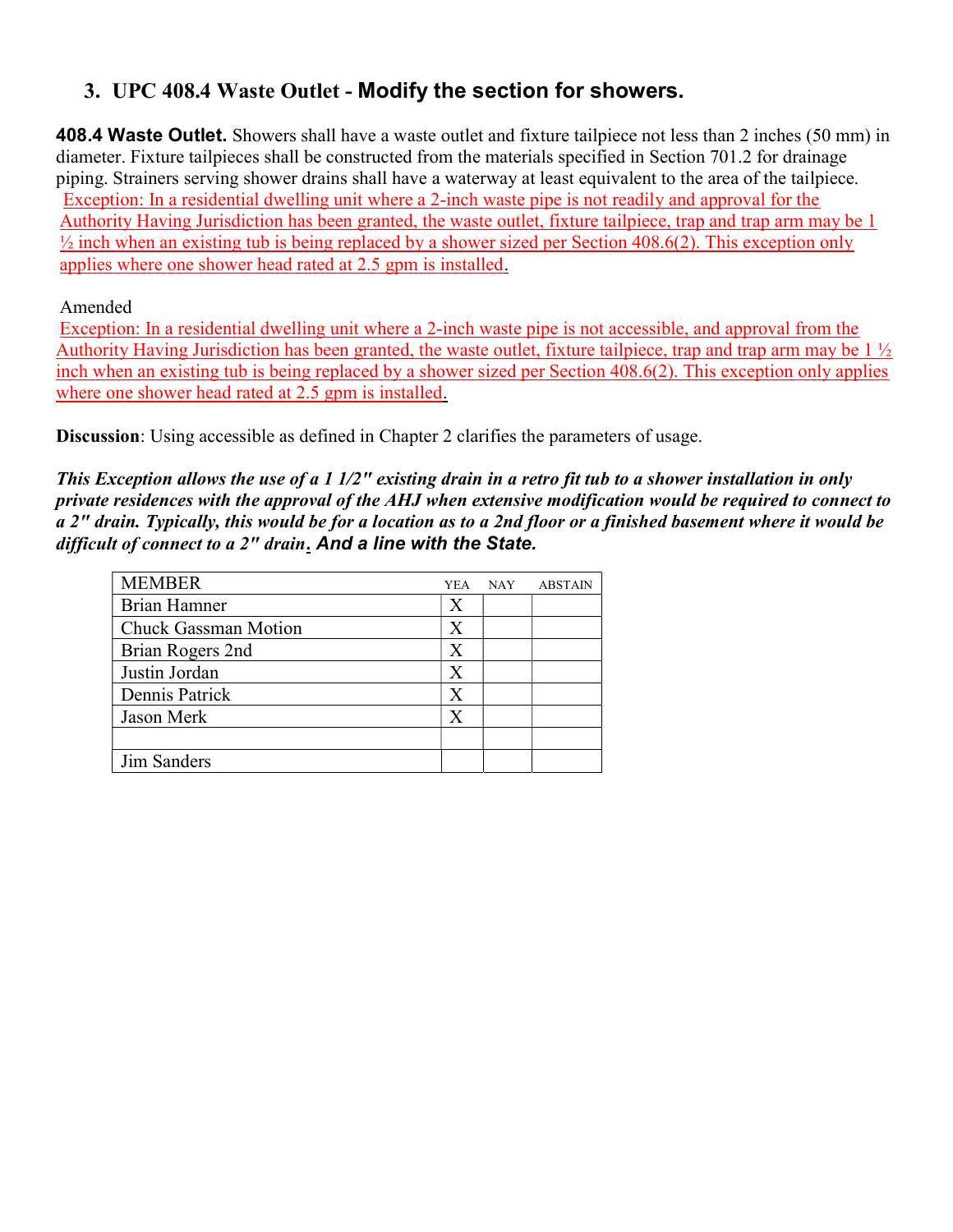## 4. UPC 409.4 Limitation of Hot Water in Bathtubs and Whirlpool Bathtubs - Modify the section

409.4 Limitation of Hot Water in Bathtubs and Whirlpool Bathtubs. The maximum hot water temperature discharging from the bathtub and whirlpool bathtub filler shall be limited to 120°F (49°C) by a device that complies with ASSE 1070/ASME A112.1070/CSA B125.70. The water heater thermostat shall not be considered a control for meeting this provision. These devices shall be installed at or as close as possible to the point of use.

Amended

Tempering devices shall be installed at or as close as possible to the point of use.

Discussion: Replacing these with Tempering is more prescriptive.

## Clarification to where tempering devises are to be located. And a line with the State.

| <b>MEMBER</b>              | <b>YEA</b>     | <b>NAY</b> | <b>ABSTAIN</b> |
|----------------------------|----------------|------------|----------------|
| <b>Brian Hamner</b>        | X              |            |                |
| Chuck Gassman              | X              |            |                |
| <b>Brian Rogers Motion</b> | X              |            |                |
| Justin Jordan              | X              |            |                |
| Dennis Patrick 2nd         | X              |            |                |
| Jason Merk                 | $\overline{X}$ |            |                |
|                            |                |            |                |
| Jim Sanders                |                |            |                |

## 5. UPC 410.3 Limitation of Water Temperature in Bidets - Modify the section

410.3 Limitation of Water Temperature in Bidets. The maximum hot water temperature discharging from a bidet shall be limited to  $110\text{°F}$  (43°C) by a device that complies with ASSE 1070/ASME A112.1070/CSA B125.70. The water heater thermostat shall not be considered a control for meeting this provision. These devices shall be installed at or as close as possible to the point of use.

Amended

Tempering devices shall be installed at or as close as possible to the point of use.

Discussion: Replacing these with Tempering is more prescriptive.

## Clarification to where tempering devises are to be located. And a line with the State.

| <b>MEMBER</b>       | <b>YEA</b> | <b>NAY</b> | <b>ABSTAIN</b> |
|---------------------|------------|------------|----------------|
| <b>Brian Hamner</b> | X          |            |                |
| Chuck Gassman       | X          |            |                |
| Brian Rogers 2nd    | X          |            |                |
| Justin Jordan       | X          |            |                |
| Dennis Patrick      | X          |            |                |
| Jason Merk Motion   | X          |            |                |
|                     |            |            |                |
| Jim Sanders         |            |            |                |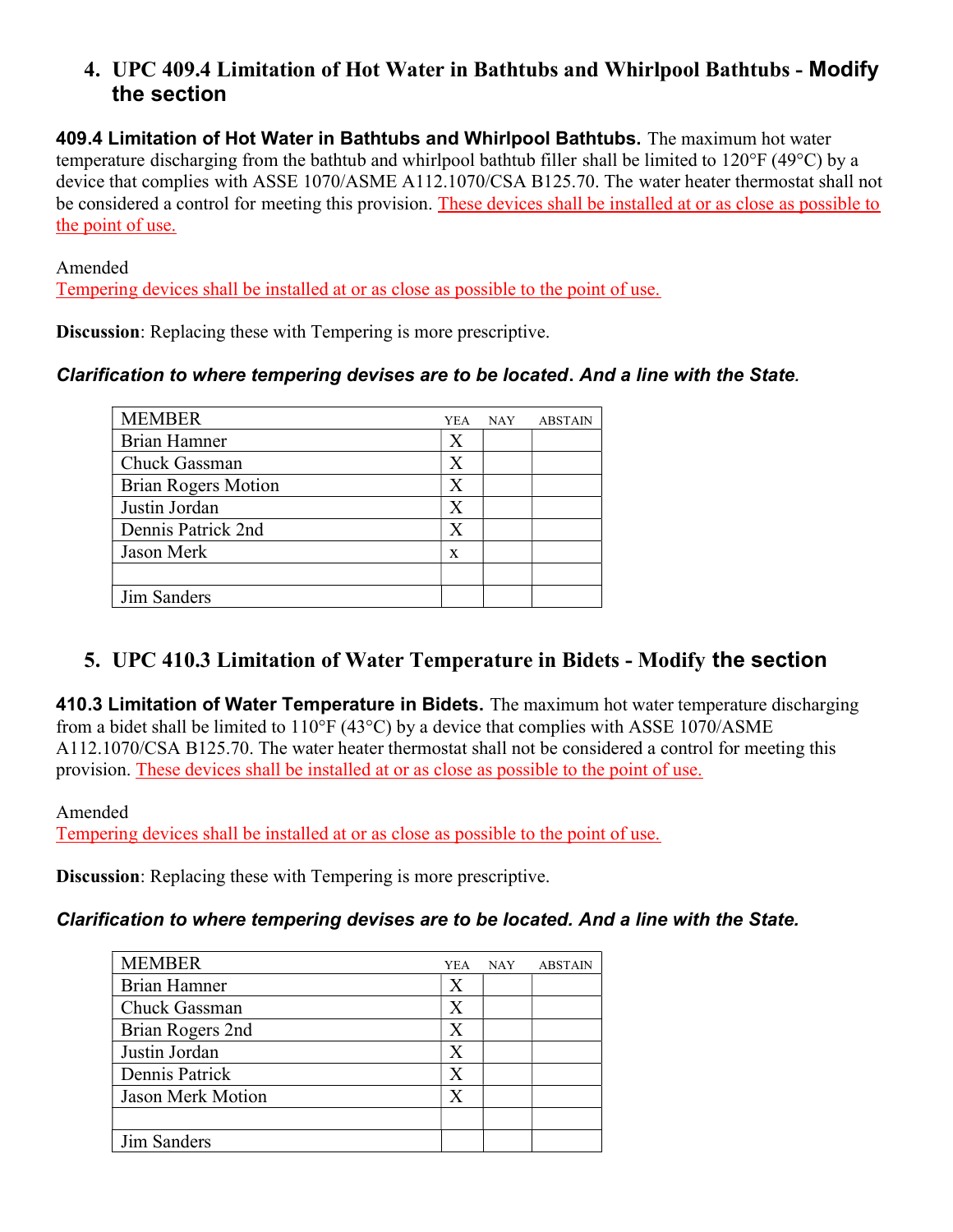## 6. UPC 418.3 Location of Floor Drains – Insert new language.

418.3 Location of Floor Drains. Floor drains shall be installed in the following areas:

(1) Toilet rooms containing two or more water closets or a combination of one water closet and one urinal, except in a dwelling unit.

(2) Commercial kitchens and in accordance with Section 704.3.

(3) Laundry rooms in commercial buildings and common laundry facilities in multi-family dwelling buildings. (4) Boiler rooms.

(5) Unless otherwise approved by the plumbing inspector, at least one floor drain or approved receptor shall be provided in each room where an automatic water heater is or will be installed and in each mechanical room. When installed in a basement floor, such floor drain shall be at least three inches in diameter. Floor drains in other locations may be no less than two inches in diameter. Every water heater shall be located in close proximity to a floor drain.

#### Amended

(5) At least one floor drain or receptor approved by the AHJ shall be provided in each room where an automatic water heater is or will be installed and in each mechanical room. When installed in a basement floor, such floor drain shall be at least three inches in diameter. Floor drains in other locations may be no less than two inches in diameter.

Discussion: A receptor approved by the AHJ would allow for other means of disposal from mechanical room equipment located above the basement floor level.

Provides requirements for a drain in a room equipped with a AWH for the drains associated with a AWH. An approved receptor could be a Floor Sink or an Hub style drain. A Hub drain has been very helpful in areas that require a T-rating as a replacement of a floor drain or floor sink, and a line with the state code for a floor drain in a room with a AWH.

| <b>MEMBER</b>               | YEA | NAY | <b>ABSTAIN</b> |
|-----------------------------|-----|-----|----------------|
| <b>Brian Hamner</b>         | X   |     |                |
| <b>Chuck Gassman Motion</b> | Х   |     |                |
| <b>Brian Rogers</b>         | Х   |     |                |
| Justin Jordan               | X   |     |                |
| Dennis Patrick              | X   |     |                |
| Jason Merk 2nd              | Х   |     |                |
|                             |     |     |                |
| Jim Sanders                 |     |     |                |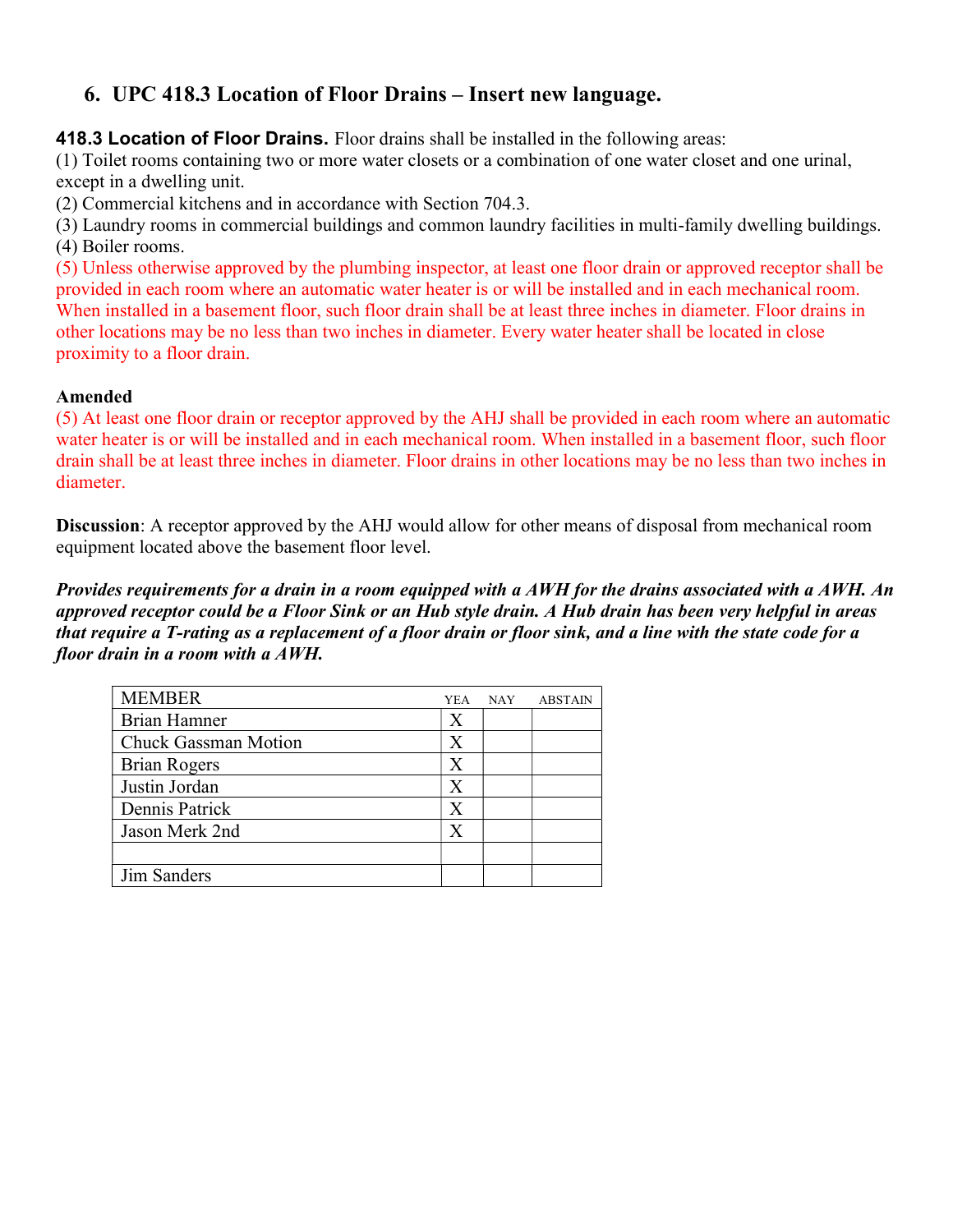## 7. UPC 604.0 Materials- Modification for Fire rated services. (Withdraw or Modify)

In areas served by Des Moines Water Works, water service materials shall comply with Des Moines Water Works regulations. PVC piping of four inches or larger may be used for service lines provided that it conforms to AWWA standard C 900 DR 14 and the following:

(1) Tracer wire shall be installed with all water service lines except when the water service line is type K copper or red brass. The tracer wire shall be installed according to Des Moines Water Works' specifications (2) PVC shall not be used within five feet of a building

This give direction for contractors to follow DMWW rules and regulations for the installations of water services that are installing in areas serviced by DMWW. Areas that are not serviced by DMWW may have different rules and regulations.

This is no longer needed since there is now DR18 pipe that meets the 200# test rating.

## **Motion to withdraw.**

Discussion: The committee determined the proposed language was covered in the code

| <b>MEMBER</b>               | YEA.           | <b>NAY</b> | <b>ABSTAIN</b> |
|-----------------------------|----------------|------------|----------------|
| Brian Hamner                | Х              |            |                |
| <b>Chuck Gassman Motion</b> | Х              |            |                |
| <b>Brian Rogers</b>         | X              |            |                |
| Justin Jordan               | $\overline{X}$ |            |                |
| Dennis Patrick 2nd          | X              |            |                |
| Jason Merk                  | X              |            |                |
|                             |                |            |                |
| Jim Sanders                 |                |            |                |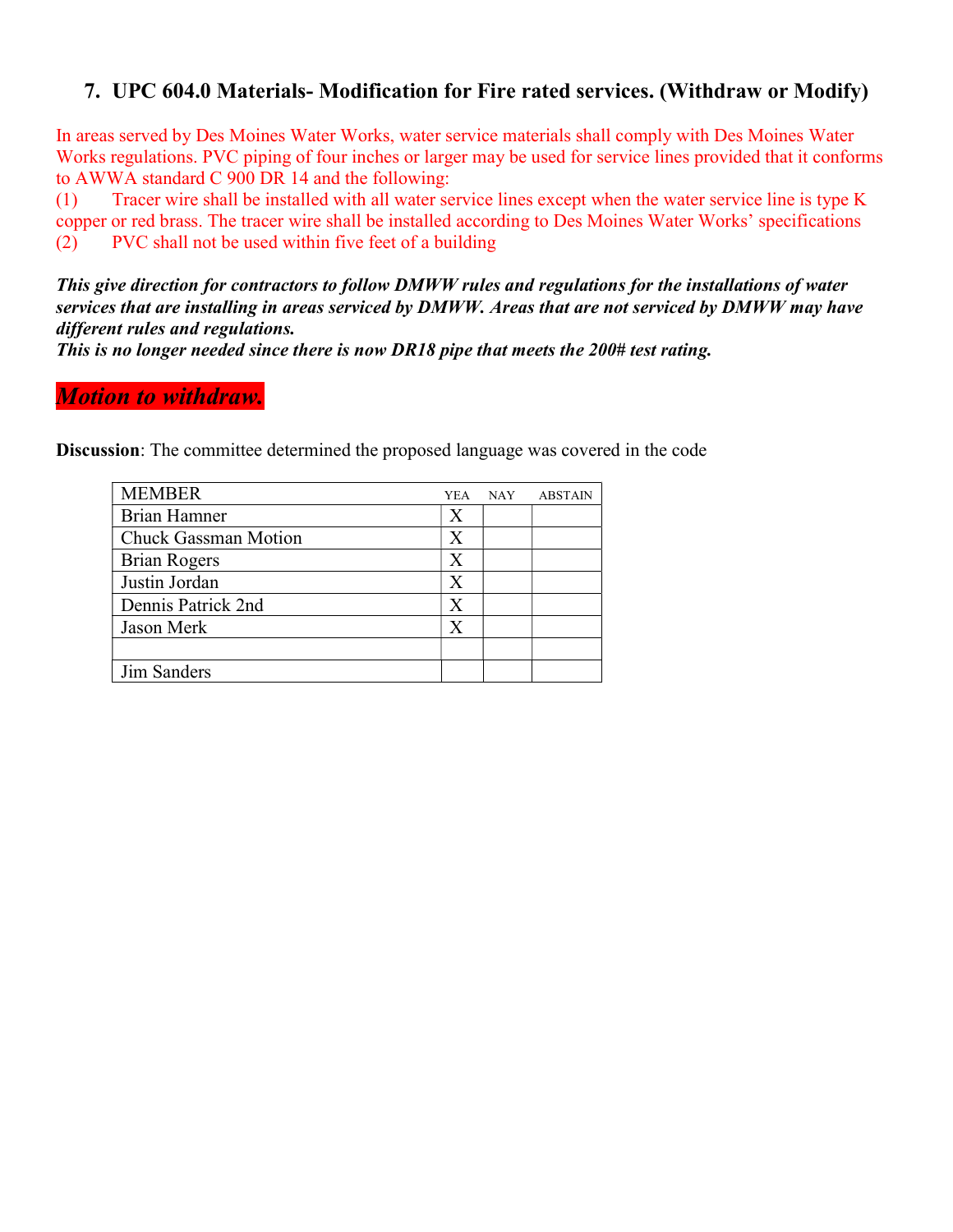## 8. UPC 605.1.3.3 Push Fit Fittings – Modify

605.1.3.3 Push Fit Fittings. Removable and nonremovable push fit fittings for copper or copper alloy tubing or pipe that employ quick assembly push fit connectors shall comply with ASSE 1061. Push fit fittings for copper or copper alloy pipe or tubing shall have an approved elastomeric o-ring that forms the joint. Pipe or tubing shall be cut square, chamfered, and reamed to full inside diameter. The tubing shall be fully inserted into the fitting, and the tubing marked at the shoulder of the fitting. The fitting alignment shall be checked against the mark on the tubing to ensure the tubing is inserted into the fitting and gripping mechanism has engaged on the pipe. Push fit shall not be permitted to be installed underground, in concealed space or within 18" of a water heater.

### We have had issues with these types of fittings being installed in these locations that have resulted in damage and added cost to the consumer.

#### **Motion to deny**

Discussion: Referring to manufacturer's installation instruction, will allow installation in these locations.

| <b>MEMBER</b>        | <b>YEA</b> | <b>NAY</b> | <b>ABSTAIN</b> |
|----------------------|------------|------------|----------------|
| <b>Brian Hamner</b>  | X          |            |                |
| Chuck Gassman        | X          |            |                |
| <b>Brian Rogers</b>  | Х          |            |                |
| Justin Jordan Motion | $\rm X$    |            |                |
| Dennis Patrick 2nd   | Х          |            |                |
| Jason Merk           | X          |            |                |
|                      |            |            |                |
| Jim Sanders          |            |            |                |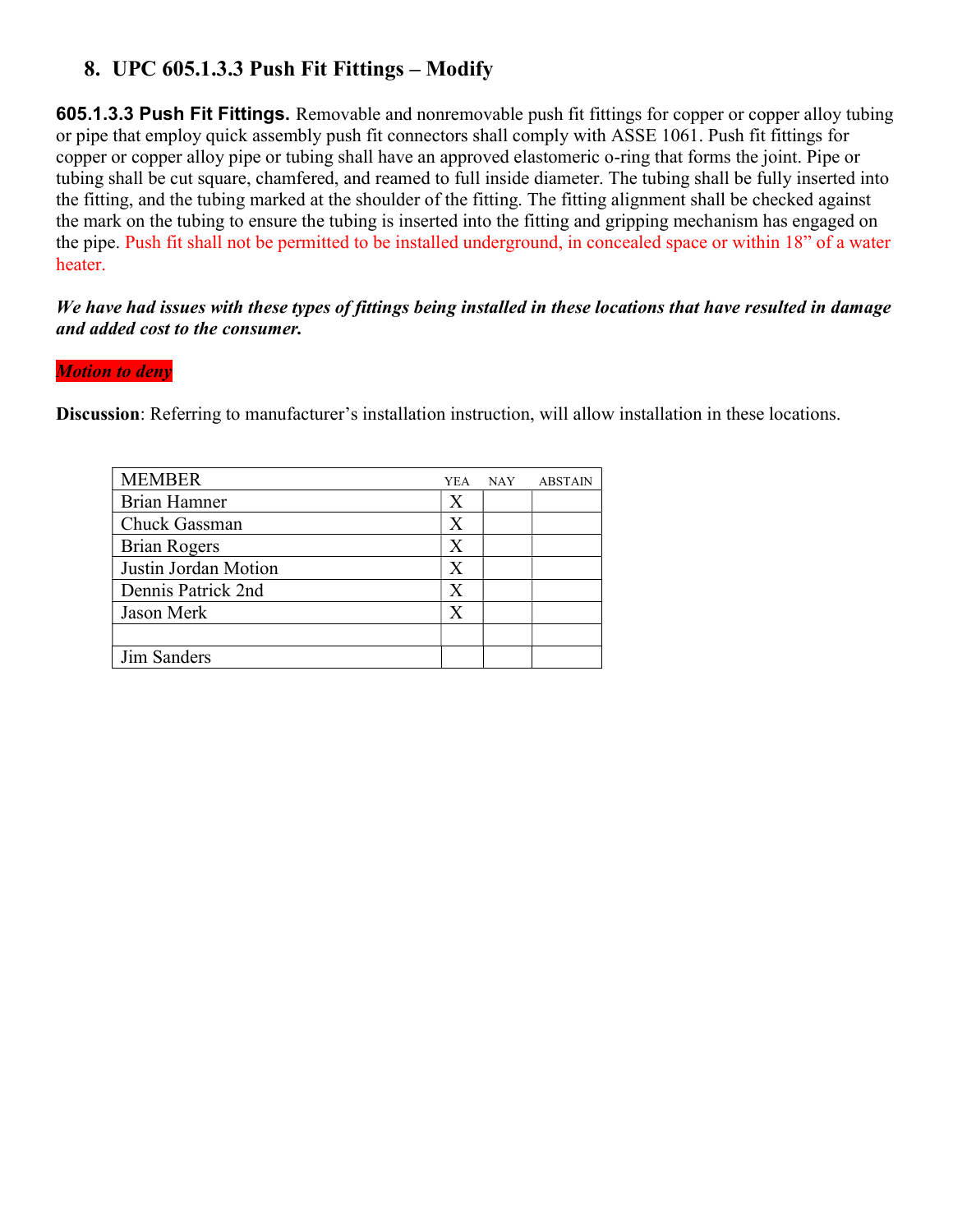# 9. UPC 608.5 Discharge Piping- Modify the section

608.5 Discharge Piping. The discharge piping serving a temperature relief valve, pressure relief valve, or combination of both shall have no valves, obstructions, or means of isolation and be provided with the following:

(1) Equal to the size of the valve outlet and shall discharge full size to the flood level of the area receiving the discharge and pointing down.

(2) Materials shall be rated at not less than the operating temperature of the system and approved for such use or shall comply with ASME A112.4.1, relief valve drains located inside a building shall not be of CPVC or PB.

(3) Discharge pipe shall discharge independently by gravity through an air gap into the drainage system or outside of the building with the end of the pipe not exceeding 2 feet (610 mm) and not less than 6 inches (152 mm) above the ground and pointing downwards.

- (4) Discharge in such a manner that does not cause personal injury or structural damage.
- (5) No part of such discharge pipe shall be trapped or subject to freezing.
- (6) The terminal end of the pipe shall not be threaded.
- (7) Discharge from a relief valve into a water heater pan shall be prohibited.

### Amended

relief valve drain material and installation shall meet the manufactures approved temperature and pressure rating of the relief valve.

Discussion: The committee felt it necessary to provide prescriptive language that the relief valve material must meet the rating of the temperature and pressure of the relief valve

### This is a clarification of the material allow for relief valve drains particularly on Water heaters.

| <b>MEMBER</b>               | <b>YEA</b> | <b>NAY</b> | <b>ABSTAIN</b> |
|-----------------------------|------------|------------|----------------|
| Brian Hamner                | Х          |            |                |
| <b>Chuck Gassman Motion</b> | X          |            |                |
| Brian Rogers 2nd            | X          |            |                |
| Justin Jordan               | X          |            |                |
| Dennis Patrick              | X          |            |                |
| Jason Merk                  | X          |            |                |
|                             |            |            |                |
| Jim Sanders                 |            |            |                |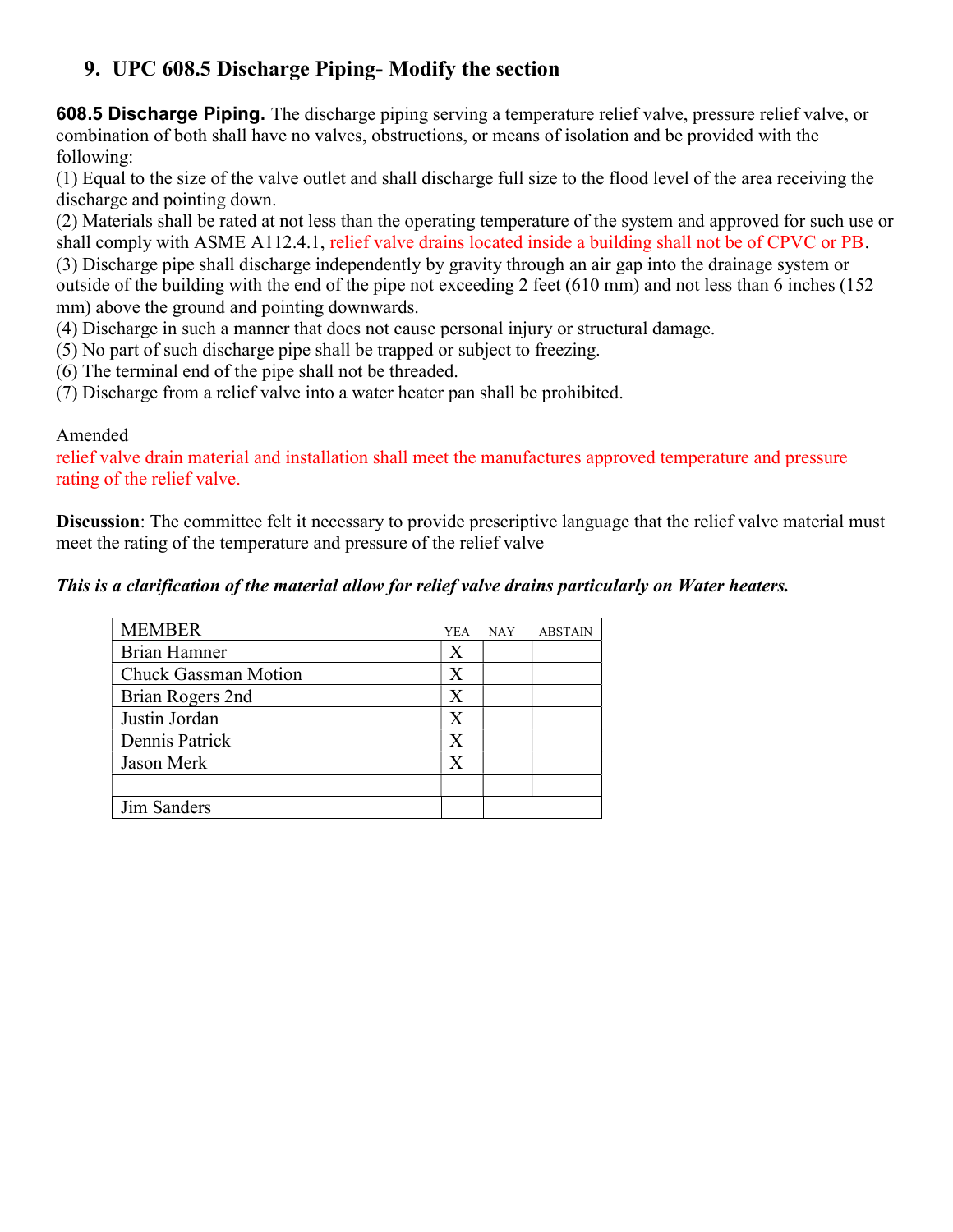## 10.UPC 609.1 Installation - Modify the section

609.1 Installation. Water piping shall be adequately supported in accordance with Table 313.3. Burred ends shall be reamed to the full bore of the pipe or tube. Changes in direction shall be made by the appropriate use of fittings, except that changes in direction in copper or copper alloy tubing shall be permitted to be made with bends, provided that such bends are made with bending equipment that does not deform or create a loss in the cross-sectional area of the tubing. Changes in direction are allowed with flexible pipe and tubing without fittings in accordance with the manufacturer's instructions. Provisions shall be made for expansion in hot-water piping. Piping, equipment, appurtenances, and devices shall be installed in a workmanlike manner in accordance with the provisions and intent of the code. Building supply yard piping wherever feasible shall be not less than 60 inches below earth cover. The cover shall be not less than 12 inches (305 mm) below finish grade.

Amended

Building supply yard piping wherever feasible shall be not less than 60 inches below earth cover.

Discussion: 60" below earth cover is the recommended depth for our region. 12 inches below finish grade is already stated in the code

#### Clarification to water works rule and regs, and proposed State language.

| <b>MEMBER</b>         | YEA | <b>NAY</b> | <b>ABSTAIN</b> |
|-----------------------|-----|------------|----------------|
| Brian Hamner          | Х   |            |                |
| Chuck Gassman         | X   |            |                |
| <b>Brian Rogers</b>   | X   |            |                |
| Justin Jordan 2nd     | X   |            |                |
| Dennis Patrick Motion | X   |            |                |
| Jason Merk            | X   |            |                |
|                       |     |            |                |
| Jim Sanders           |     |            |                |
|                       |     |            |                |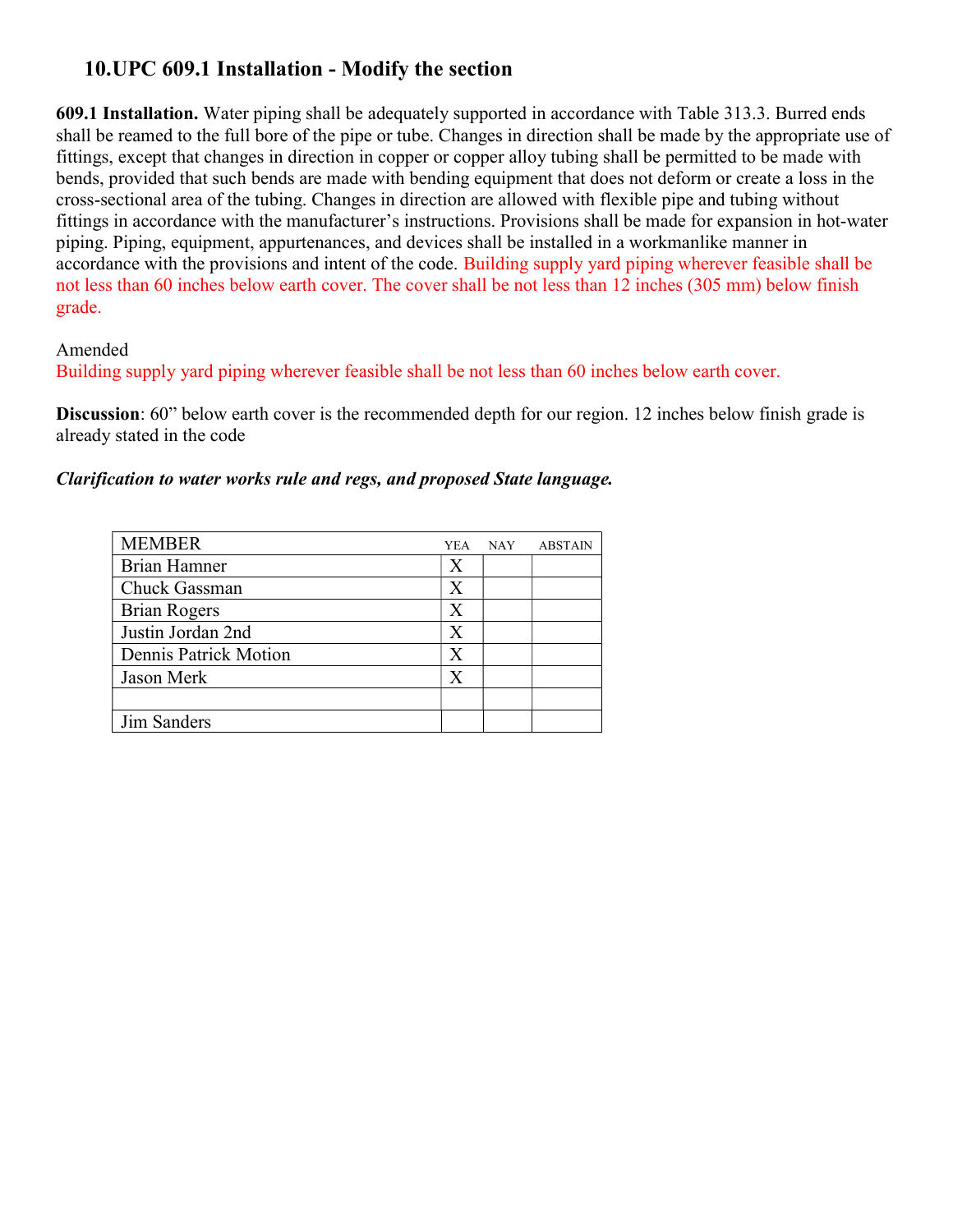# 11.UPC 701.2 Drainage Piping – Exception (2) Insert language

701.2 Drainage Piping. Materials for drainage piping shall be in accordance with one of the referenced standards in Table 701.2 except that:

(2) ABS and PVC DWV piping installations shall be installed in accordance with applicable standards referenced in Table 701.2 and Chapter 14 "Firestop Protection." Except for individual single-family dwelling units, materials exposed within ducts or plenums shall have a flame-spread index of not more than 25 and a smoke-developed index of not more than 50, where tested in accordance with ASTM E84 or UL 723. No ABS and PVC DWV piping shall be installed in the vertical position between Cast Iron piping. These tests shall comply with all requirements of the standards to include the sample size, both for width and length. Plastic pipe shall not be tested filled with water.

#### Amended

ABS and PVC DWV piping may be installed in the vertical position between Cast Iron piping if supported properly and the cast iron does not impose a load on the vertical ABS or PVC piping.

Discussion: ABS and PVC are not designed to carry the load from vertical Cast iron pipe. However, if the cast iron is properly supported to not bear any load on the ABS or PVC. This provision would assist in repair and remodel applications.

ABS and PVC piping is not designed to bare the weight of cast iron piping. This addition clarifies that in the vertical position it would not be allowed, it may be allowed in the horizontal position because there is no cast iron weight baring on the ABS or PVC.

| <b>MEMBER</b>               | YEA. | <b>NAY</b> | <b>ABSTAIN</b> |
|-----------------------------|------|------------|----------------|
| Brian Hamner                | Х    |            |                |
| <b>Chuck Gassman Motion</b> | Х    |            |                |
| <b>Brian Rogers</b>         | X    |            |                |
| Justin Jordan               | X    |            |                |
| Dennis Patrick              | X    |            |                |
| Jason Merk 2nd              | X    |            |                |
|                             |      |            |                |
| Jim Sanders                 |      |            |                |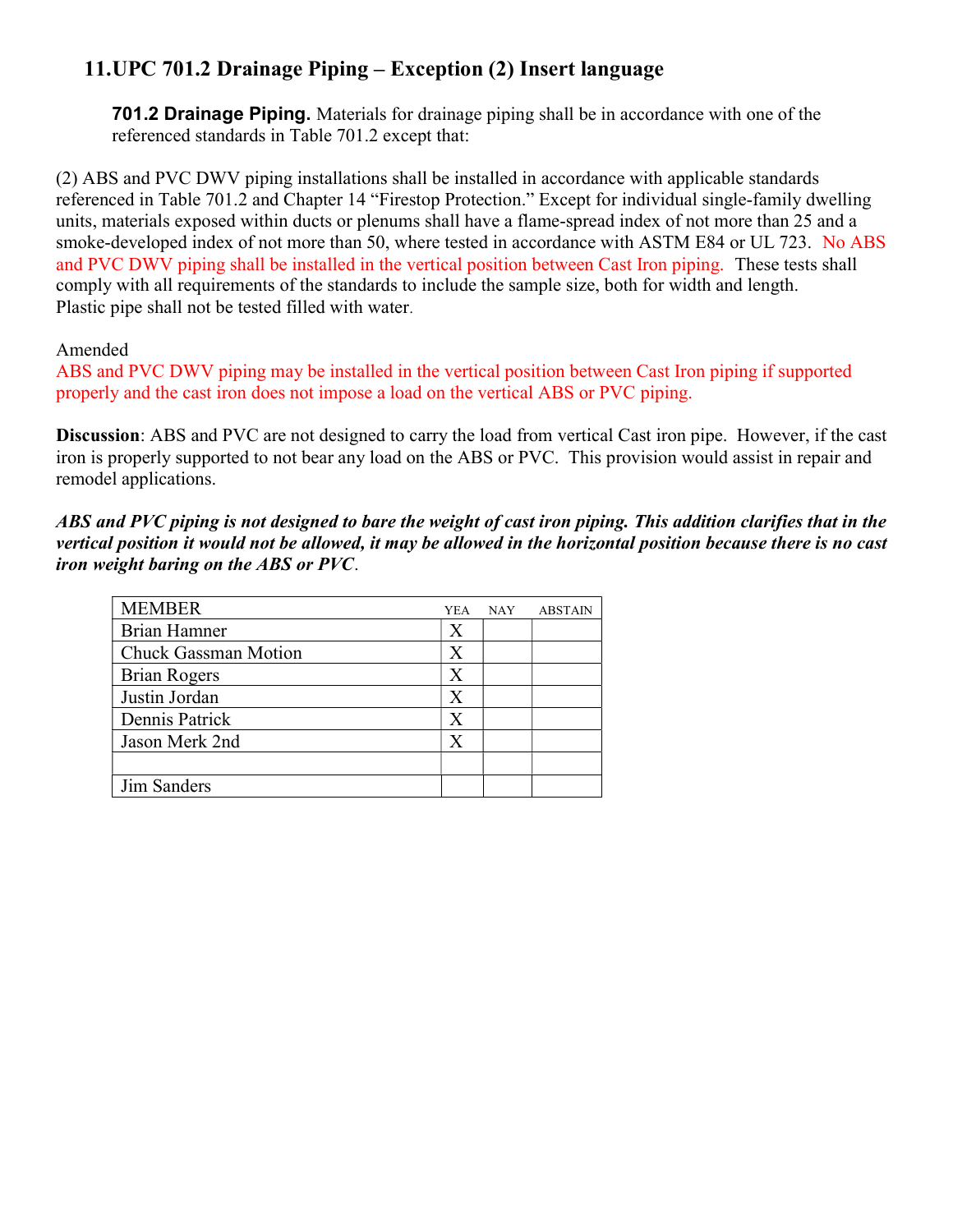# 12.UPC 701.2 Drainage Piping – Add exception (7) (Withdraw)

701.2 Drainage Piping. Materials for drainage piping shall be in accordance with one of the referenced standards in Table 701.2 except that:

(7) The use of SDR 23.5 is an acceptable material for [exterior] building sewers.

The design of site utilities by SUDAS allow for PVC pipe of Schedule SDR 23.5 as a sewer material.

| <b>MEMBER</b>       | YEA | <b>NAY</b> | <b>ABSTAIN</b> |
|---------------------|-----|------------|----------------|
| <b>Brian Hamner</b> |     |            |                |
| Chuck Gassman       |     |            |                |
| <b>Brian Rogers</b> |     |            |                |
| Justin Jordan       |     |            |                |
| Dennis Patrick      |     |            |                |
| Jason Merk          |     |            |                |
|                     |     |            |                |
| Jim Sanders         |     |            |                |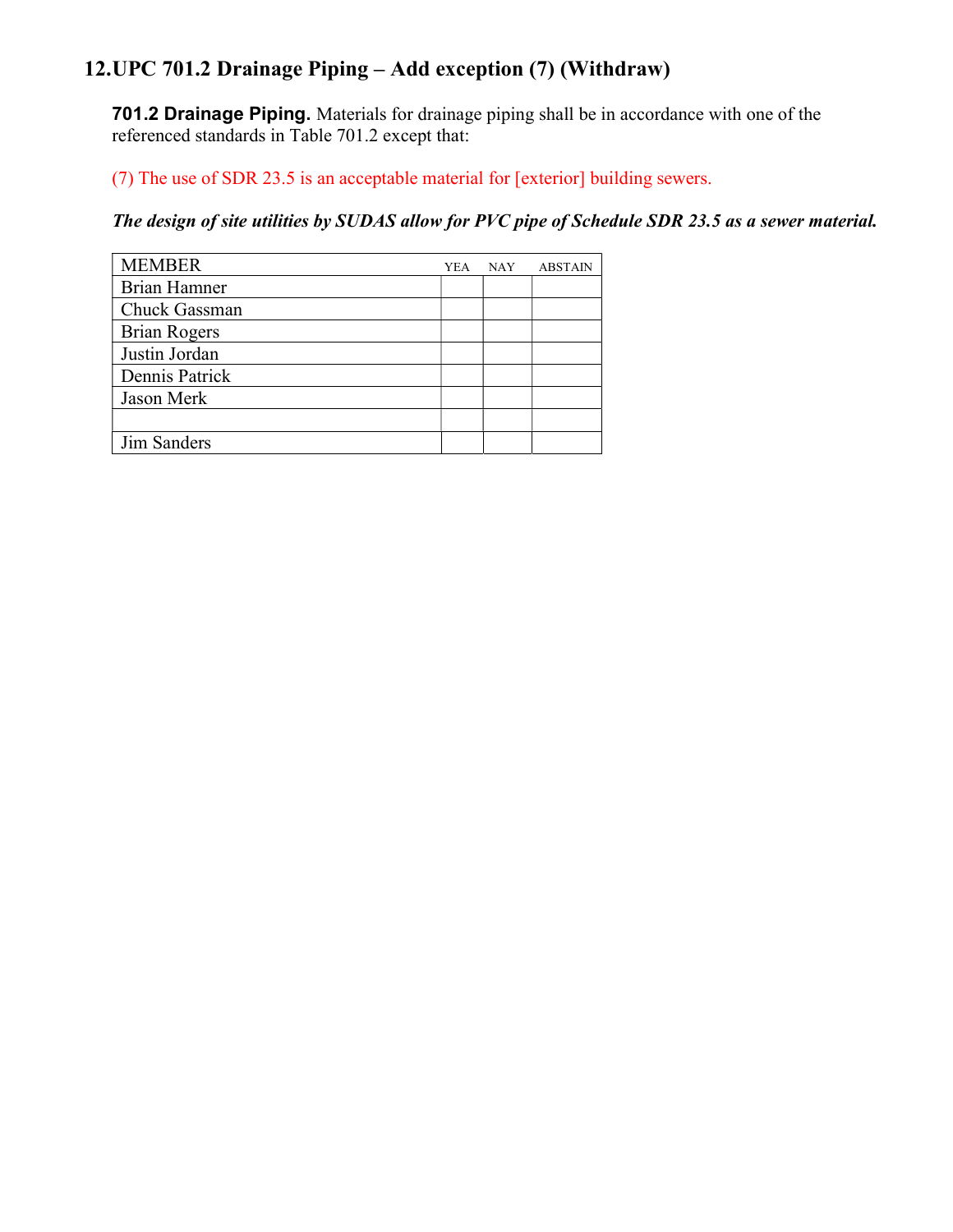# 13.UPC 715.1 Materials – Add language for Orangeburg piping. (Amended)

**715.1 Materials.** The building sewer, beginning 2 feet (610 mm) from a building or structure, shall be of such materials as prescribed in this code. Compromised piping would consist of significant cracks, out of alinement piping, missing pieces from piping, and or fittings. If any portion of a bituminous fiber ("Orangeburg") building sewer fails, the Orangeburg sewer shall be replaced in its entirety from the building to the public sanitary sewer with new sewer that fully complies with this Code.

## Amended

715.3 Existing Sewers. Replacement of existing building sewers and building storm sewers using trenchless methodology and materials shall be installed in accordance with ASTM F1216. Cast iron soil pipe and fittings shall not be repaired or replaced by using this method above ground or below ground. Replacement using curein-place pipe liners shall not be used on collapsed piping or when the existing piping is compromised. Compromised piping is determined by the AHJ that would consist of significant cracks, out of alinement piping, missing pieces from piping, and or fittings. If any portion of a bituminous fiber ("Orangeburg") building sewer fails, the Orangeburg sewer shall be replaced in its entirety from the building to the public sanitary sewer with new sewer that fully complies with this Code.

Discussion: By requiring the replacement of Orangeburg alleviates the problem of homeowners only replacing comprised sections of the building sewer prior to selling, leaving the new owners the bill to replace the remaining sewer when it fails. Additionally, there is no code approved transition coupling to Orangeburg piping.

### Clarifies what compromised piping is and requires that Orangeburg sewers are replaced and not repaired. There are already jurisdictions in the area that require Orangeburg is replaced and not repaired.

| <b>MEMBER</b>            | YEA | <b>NAY</b> | <b>ABSTAIN</b> |
|--------------------------|-----|------------|----------------|
| <b>Brian Hamner</b>      | X   |            |                |
| Chuck Gassman            | X   |            |                |
| <b>Brian Rogers</b>      | Х   |            |                |
| Justin Jordan 2nd        | X   |            |                |
| Dennis Patrick           | X   |            |                |
| <b>Jason Merk Motion</b> | Х   |            |                |
|                          |     |            |                |
| Jim Sanders              |     |            |                |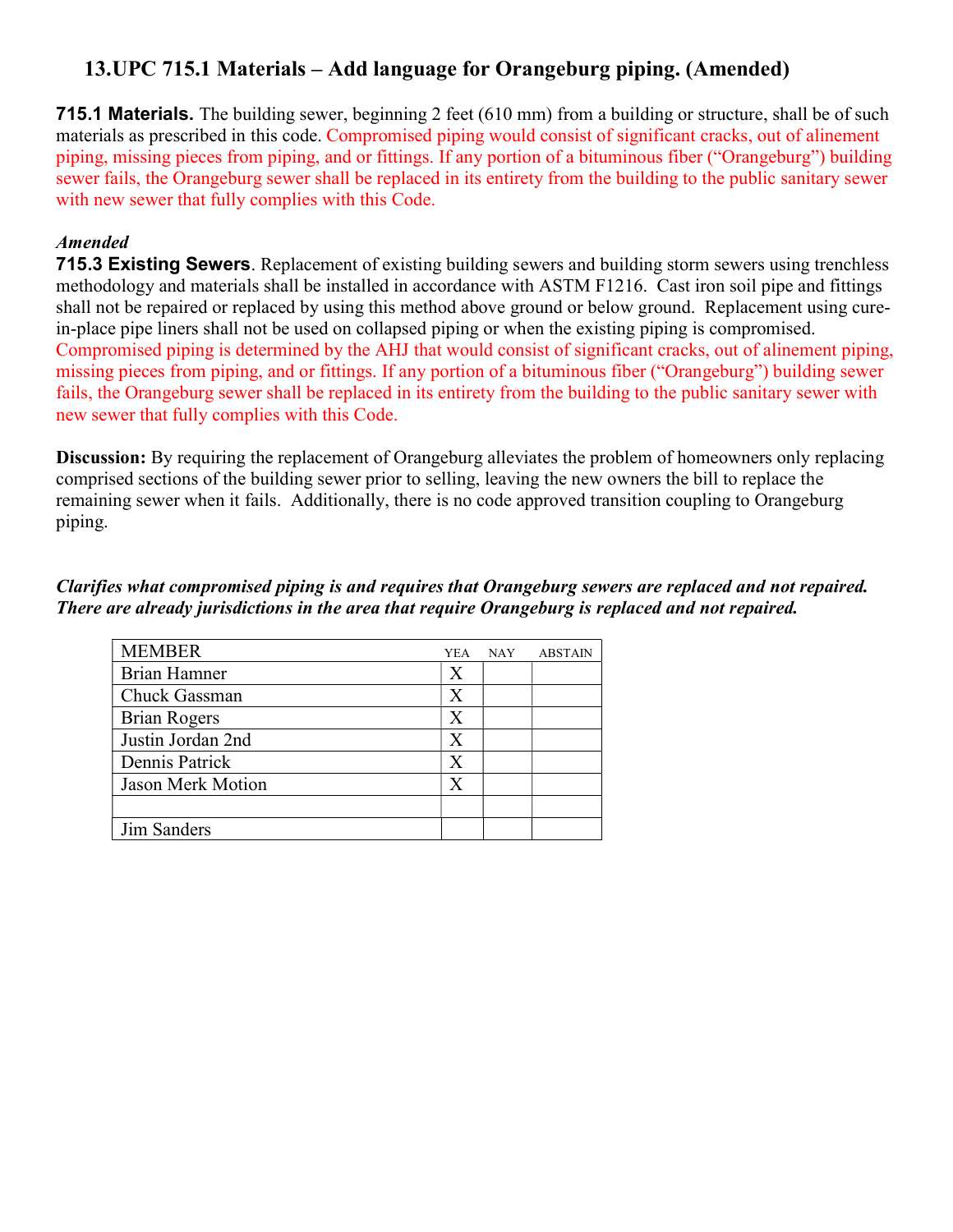## 14. UPC 717.1 General- Amend for sewer size.

717.1 General. The minimum size of a building sewer shall be determined on the basis of the total number of fixture units drained by such sewer, in accordance with Table 717.1. No building sewer shall be smaller than 4" in diameter and or the building drain.

Houses being build most often are constructed with 3 finished bathroom groups. Some builders don't roughin a future bathroom, and with those houses would only require a 3" building drain. If a home owner were to add a bathroom to the basement the 3" building drain would need to be increased. This adds a minimal cost to the construction.

| <b>MEMBER</b>       | YEA | <b>NAY</b> | <b>ABSTAIN</b> |
|---------------------|-----|------------|----------------|
| <b>Brian Hamner</b> |     |            |                |
| Chuck Gassman       |     |            |                |
| <b>Brian Rogers</b> |     |            |                |
| Justin Jordan       |     |            |                |
| Dennis Patrick      |     |            |                |
| Jason Merk          |     |            |                |
|                     |     |            |                |
| <b>Jim Sanders</b>  |     |            |                |

## 15.UPC 718.3 Protection from Damage – Insert text for sewer protection.

**718.3 Protection from Damage.** No building sewer or other drainage piping or part thereof, which is constructed of materials other than those approved for use under or within a building, shall be installed under or within 2 feet (610 mm) of a building or structure, or part thereof, nor less than 1 foot (305 mm) below the surface of the ground. Building sewers less than 42" below grade shall be cast iron pipe or be protected with an engineered system to prevent damage from freezing and frost heave. The provisions of this subsection include structures such as porches and steps, whether covered or uncovered; breezeways; roofed porte cochere; roofed patios; carports; covered walks; covered driveways; and similar structures or appurtenances.

All PVC manufactures require their pipe to be installed below the frost line to some degree. This proposal gives the contractor or designer the ability have an engineered system to protect the PVC from the frost if they want to us PVC within the frost area instead of using Cast Iron. This proposal removes our liability and puts it on the Engineer.

| <b>MEMBER</b>       | YEA | <b>NAY</b> | <b>ABSTAIN</b> |
|---------------------|-----|------------|----------------|
| <b>Brian Hamner</b> |     |            |                |
| Chuck Gassman       |     |            |                |
| <b>Brian Rogers</b> |     |            |                |
| Justin Jordan       |     |            |                |
| Dennis Patrick      |     |            |                |
| Jason Merk          |     |            |                |
|                     |     |            |                |
| Jim Sanders         |     |            |                |